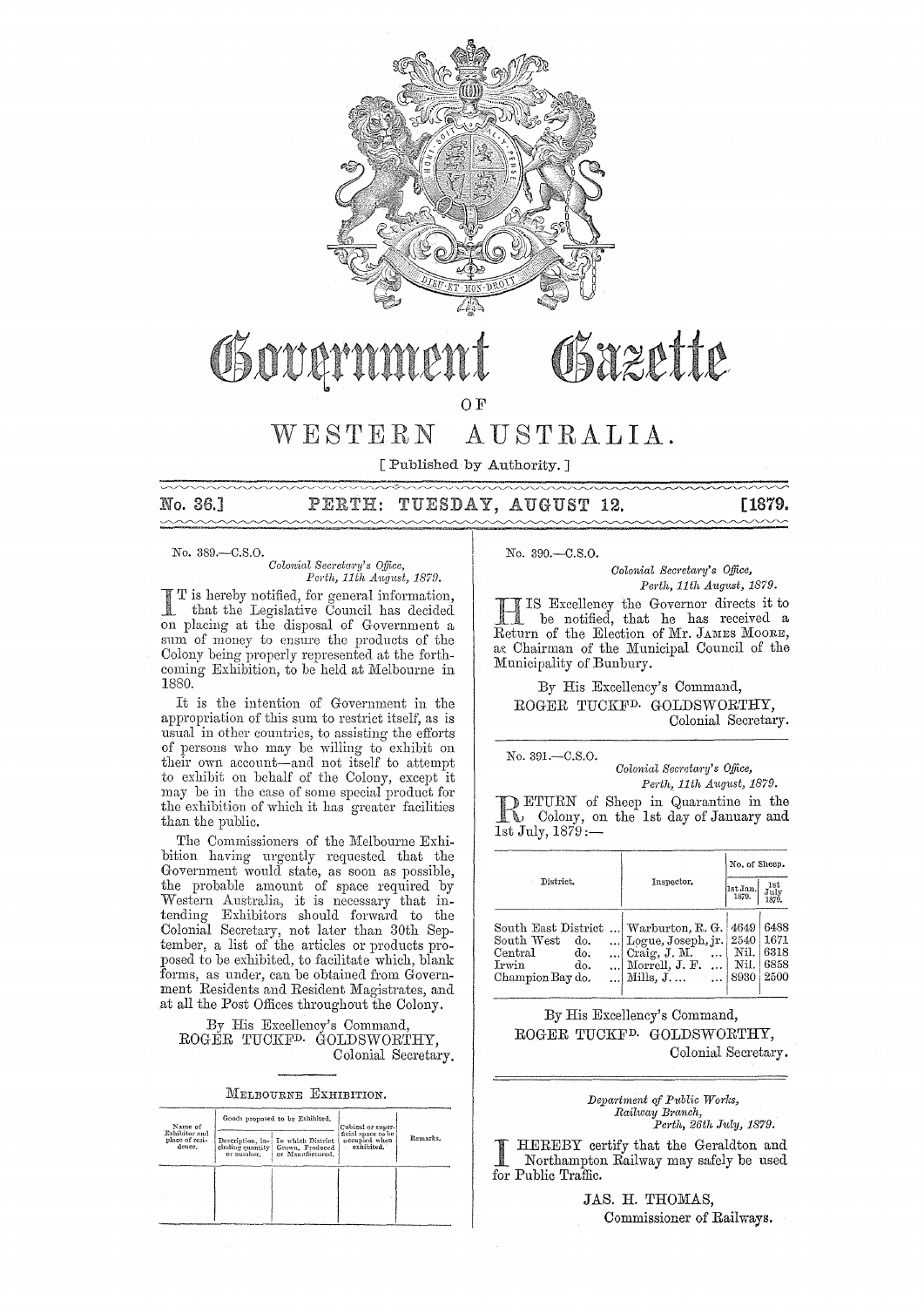No. Applicant. Class. Acres. Rent.  $\overline{N}$ o. Annliennt. Class. Acres. nent.  $\begin{matrix} 3.5 \ 5.5 \end{matrix}$ NORTH.<br>J. G. Brockman<br>A. R. Richardson & Co.<br>S. H. Viveash...<br>F. McRae & Co.  $\begin{smallmatrix} \mathcal{L} \\ \mathcal{S} \\ \mathcal{S} \\ \mathcal{G} \end{smallmatrix}$ AVON.<br>Denis Bresnahan<br>William Godfrey  $\begin{array}{l} \text{\it \pounds}\!\!\!\!&\!\!\!\!s.\!\!\!\!&\!\!\!\!s.\!\!\!\!&\!\!\!\!0 \\ 5 & 0 & 0 \\ 5 & 0 & 0 \\ 5 & 0 & 0 \\ 5 & 0 & 0 \\ 2 & 0 & 0 \end{array}$  $a_0 0 0 0 0 0 0 0 0 0 0 0$  $\begin{array}{c} 100 \\ 200 \\ 100 \\ 20000 \end{array}$  $\begin{array}{c} 21000 \\ 25000 \\ 74000 \\ 60000 \end{array}$ **OOL** N 1453  $\overline{2}$ S.O. Lea  $\begin{array}{c} 935\ 1547\ 1548\ \text{A}\,3851\ \end{array}$ *n* 1454<br>1454<br>1457 1457<br>14558 1558<br>1558 1555<br>1558<br>1558<br>1558  $S$ ,  $O$ ,  $I$  *i.e.*  $\ddot{ }$ William Godtrey<br>Daniel Connor<br>Daniel Connor<br>W. M. Parker...<br>W. M. Parker...<br>Jas. B. Roe<br>Fred. Morrell, Jun....<br>C. & J. Heal ...  $\begin{array}{c} 6\ \ \, 5\ \ \, 18\ \ \, 10\ \ \, 15\ \ \, 0\ \ \, 19\ \ \, 0\ \ \, 5\ \ \, 5\ \ \, 0\ \ \, 0\ \ \, 0\ \ \, 0\ \ \, 0\ \ \, 0\ \ \, 0\ \ \, 0\ \ \, 0\ \ \, 0\ \ \, 0\ \ \, 0\ \ \, 0\ \ \, 0\ \ \, 0\ \ \, 0\ \ \,$ カカカカカカカカカカカカカカカカカカカカ  $\frac{1}{2}$ 20000<br>20000<br>2000<br>6706<br>5000<br>3000 F. menas & Co.<br>S. H. Niveash...<br>A. R. Richardson & Co.<br>H. & W. Woolhouse...<br>S. H. Viveash...<br>Jno. Withnell...<br>A. R. Richardson & Co.  $\frac{4123}{4158}$  $75900$ <br>20000 Ÿ  $20000$ <br> $46800$ <br> $40000$ <br> $3250$ <br> $2000$  $\begin{smallmatrix} 2 & 15 \\ 6 & 15 \\ 5 & 0 \\ 3 & 0 \end{smallmatrix}$ 4164 ,,<br>,,<br>,, A4487 KOJONUP.<br>Edward Treasure  $\begin{array}{c}\n\text{Do...} \\
\text{Do...} \\
\text{Do...} \\
\text{Do...} \\
\text{Do...}\n\end{array}$  $\begin{array}{c}\n\overline{\phantom{0}} \\
\overline{\phantom{0}} \\
\overline{\phantom{0}} \\
\overline{\phantom{0}} \\
\overline{\phantom{0}} \\
\overline{\phantom{0}} \\
\overline{\phantom{0}} \\
\overline{\phantom{0}} \\
\overline{\phantom{0}} \\
\overline{\phantom{0}} \\
\overline{\phantom{0}} \\
\overline{\phantom{0}} \\
\overline{\phantom{0}} \\
\overline{\phantom{0}} \\
\overline{\phantom{0}} \\
\overline{\phantom{0}} \\
\overline{\phantom{0}} \\
\overline{\phantom{0}} \\
\overline{\phantom{0}} \\
\overline{\phantom{0}} \\
\overline{\phantom{0}} \\
\over$ A4503 3000  $3 \t0 \t0$ 40000  $\ddotsc$  $\overline{\mathbf{r}}$ 192000  $\frac{17500}{7500}$ <br> $\frac{18000}{16000}$ <br> $\frac{40000}{63400}$ MELBOURNE.  $1551$ MELBOURNE.<br>
John Cook ...<br>
Ewen Mackintosh ...<br>
W. R. Williams ...<br>
G. B. Clarke ... ...<br>
C. A. Glover & J. Atkinson<br>
Richard Broad ... ,,<br>,,  $\begin{array}{c} 102 \\ 100 \\ 3000 \\ 3000 \\ 3000 \\ 3000 \\ 3000 \end{array}$  $\begin{array}{l} 5\ \ 2\\ 5\ \ 0\\ 3\ \ 0\\ 3\ \ 3\\ 3\ \ 0\\ \end{array}$ 688  $1558$ S.O. Lea  $000000$  $\frac{1558}{1567}$ <br> $\frac{1567}{1568}$ <br> $\frac{1568}{1575}$ <br> $\frac{1575}{1580}$  $1512$ <br>A 4405<br>  $, 4417$ <br>  $, 4434$  $S.0$ , Lic.  $\ddot{\mathbf{r}}$  $\begin{bmatrix} 1 & 1 \\ 1 & 1 \\ 1 & 1 \\ 1 & 1 \\ 1 & 1 \end{bmatrix}$ ,,<br>,, ,, 4450 37400<br>21300  $\frac{1000}{1580}$ SWAN,<br>C. W. Ferguson<br>M. & J. & J. Clune<br>Jas. B. Roe  $\mathbb{E}$  282<br>  $\frac{282}{283}$ 20000<br>20000  $\begin{array}{cc} 5 & 0 & 0 \\ 5 & 0 & 0 \end{array}$  $\ddot{2}$  $\frac{4000}{3000}$ <br>11500  $\begin{smallmatrix} 4 & 0\\ 3 & 0\\ 11 & 10 \end{smallmatrix}$  $\mathbf 1$ A4050  $\begin{smallmatrix} 0 \\ 0 \\ 0 \end{smallmatrix}$  $\ddot{\phantom{a}}$  $\ddotsc$  $, \frac{4274}{4333}$  $\ddotsc$ " NELSON.<br>Jno. Mottram... A4398  $\mathbf{1}$ 3000  $3 \t0 \t0$ ono, moderani, ...<br>
W. Burges & Co.<br>
Padhury, Loton, & Co.<br>
Leckyer, Bros., ...<br>
H. & W. Woolhouse...<br>
A. K. Kichardson<br>
Do...<br>
Do...<br>
Do...<br>
William MeVean<br>
Do...<br>
William MeVean<br>
Do...<br>
William MeVean<br>
Do...<br>
Do...<br>
Do.. VICTORIA. VICTORIA.<br>
Alice Alerne ...<br>
Owen McGuiness<br>
Jno. Prendergast<br>
... Jno. Cook ...<br>
Mat. W. Cook ... ...<br>
Do.... ... ... ...<br>
Do... ... ...  $\begin{array}{c} 10&0\\ 10&0\\ 2&10\\ 5&0\\ 3&0\\ 3&18\\ 3&12 \end{array}$  $910$ <br> $912$ <br> $925$ <br> $959$ S.O. Len 900 40000<br>50000<br>20500<br>20000<br>25000  $\frac{200}{100}$ <br> $\frac{100}{3000}$ N 1236  $\overline{2}$  $\begin{array}{c} 10 & 0 \\ 12 & 10 \\ 3 & 18 \\ 5 & 3 \\ 5 & 2 \\ 2 & 10 \\ 2 & 10 \\ 2 & 10 \\ 2 & 10 \\ 2 & 10 \\ 2 & 10 \\ 2 & 10 \\ 2 & 10 \\ 2 & 2 & 10 \\ 2 & 2 & 10 \\ 2 & 2 & 2 \\ 2 & 2 & 2 \\ 2 & 2 & 2 \\ 2 & 2 & 2 \\ 2 & 2 & 2 \\ 2 & 2 & 2 \\ 2 & 2 & 2 \\ 2 & 2 & 2 \\ 2 & 2 & 2 \\ 2 & 2 & 2 \\ 2 & 2 & 2 \\ 2 &$  $000000$  $\begin{array}{c} 10 \ 12 \ 3 \ 5 \ 5 \ 3 \end{array}$ 00000000000000 N 1236<br>
,, 1250<br>
,, 1251<br>
,, 1398<br>
,, 1403<br>
,, 1423<br>
,, 1429<br>
,, 1429 33<br>33 ,,<br>,,<br>,, ï A4512  $\frac{1}{1}$ , 4513<br>,, 4514  $\begin{array}{c} 3882 \\ 3580 \end{array}$ ,,<br>,, **おおりひがかりおびひび** 20000 20000<br>20000<br>20000<br>20000<br>20000<br>20000  $\begin{array}{c} \textbf{WELLINGTON.}\\ \textbf{G, W. Leake} \ \ldots \end{array}$ 1429<br>1430  $10000$  $10000$ A4515 ,,<br>,,  $\ddotsc$  $\overline{\mathbf{r}}$ ...<br>...<br>...  $\begin{smallmatrix} 2 & 10 \\ 2 & 10 \\ 2 & 10 \\ 2 & 10 \end{smallmatrix}$ WILLIAMS. ,, 1431<br>,, 1433  $\begin{smallmatrix} 0&0\\ 0&0\\ 0&0\\ 0&0 \end{smallmatrix}$ Jno. Pollard<br>William Gibbs<br>Do...  $\frac{100}{3000}$  $\begin{array}{c} 5 \\ 3 \\ 4 \end{array}$ 946 S.O.<sub>1</sub>Lea.  $\ddot{...}$ ,, 1435<br>,, 1436<br>,, 1440  $20000$ A 4383 20000<br>5000<br>5000  $\frac{5}{1}$   $\frac{10}{5}$ ,, 4383<br>,, 4385 ,,<br>,, A. Batt & G. Pollard... J. F. Hancock  $\frac{0000}{4000}$ 

Crown Lands' Office, Perth, August 7th, 1879. ETURN of Applications for Leases and Licenses of Crown Land approved during July, h.  $1879:$ 

MALCOLM FRASER, Commissioner of Crown Lands.

#### WESTERN AUSTRALIA.

Meteorological Observations for the week ending 7th August, 1879.

WIND Registered by Mr. Forsyth, Harbor Master, at Arthur's Head, Fremantle; altitude above the sea feet, in Latitude 32° 02' 14" S., Longitude 115° 45' 12" E.  $55$ 

The other instruments registered are placed in the grounds adjoining the Survey Office, Perth; altitude above the sea 47 feet, in Latitude 31° 57' 25" S., Longitude 115° 52' 02" E.

#### MALCOLM FRASER,

Surveyor General.

| RADIATION<br>THERMOMETERS IN SHADE.<br>WIND.<br>THERMO-<br>DEGREE<br>METERS.<br>a<br>Ri<br>BAROMETER:<br>ΟF<br>RAIN:<br>ATION:<br>CLOUD:<br>Mean Reading<br>HUMIDITY.<br>Wet.<br>Dry.<br>Amount<br>$\frac{0}{1000}$<br>corrected, and re-<br>Amount<br>Mean<br>Horizontal<br>Saturation<br>in<br>duced to sea level.<br>m<br>amount.<br>General<br>Terres-<br>velocity in<br>inches.<br>$=100$ ; mean<br>Solar.<br>inches.<br>and 32 deg, Fah.<br>direction.<br>trial.<br>miles, per<br>Mini-<br>Maxi-<br>Mini-<br>Maxi-<br>amount.<br>Ň<br>hour.<br>mum.<br>mum.<br>mum.<br>mum.<br>N.E.<br>7th<br>116.7<br>36.9<br>69<br>$-33$<br>8.41<br>$3-4$<br>30.179<br>$6-1$<br>41.2<br>56.6<br>$\Omega$<br>64.6<br>44.0<br>Highest reading of Barometer 30.446 3rd<br>Thermometers in shade. $\left\{\begin{array}{c}\text{Maximum} \\ \text{Minimum}\end{array}\right\}$<br>$67.6$ 3rd<br>Dry<br>$38.3$ 5th<br>$_{\rm Lowest}$<br>do.<br>$29.715$ 7th<br>do. |                 |  |  |  |  |  |  |  |  |  |  |         |  |
|--------------------------------------------------------------------------------------------------------------------------------------------------------------------------------------------------------------------------------------------------------------------------------------------------------------------------------------------------------------------------------------------------------------------------------------------------------------------------------------------------------------------------------------------------------------------------------------------------------------------------------------------------------------------------------------------------------------------------------------------------------------------------------------------------------------------------------------------------------------------------------------------------------------------------------------------------------|-----------------|--|--|--|--|--|--|--|--|--|--|---------|--|
|                                                                                                                                                                                                                                                                                                                                                                                                                                                                                                                                                                                                                                                                                                                                                                                                                                                                                                                                                        | Week<br>ending. |  |  |  |  |  |  |  |  |  |  | EVAPOR- |  |
|                                                                                                                                                                                                                                                                                                                                                                                                                                                                                                                                                                                                                                                                                                                                                                                                                                                                                                                                                        |                 |  |  |  |  |  |  |  |  |  |  |         |  |
|                                                                                                                                                                                                                                                                                                                                                                                                                                                                                                                                                                                                                                                                                                                                                                                                                                                                                                                                                        |                 |  |  |  |  |  |  |  |  |  |  |         |  |
| Mis Objective and the community of the community December 2011 to a second at 10 can V                                                                                                                                                                                                                                                                                                                                                                                                                                                                                                                                                                                                                                                                                                                                                                                                                                                                 |                 |  |  |  |  |  |  |  |  |  |  |         |  |

The Observations are taken at Perth at 9 a.m., (excepting Barometer, which is registered at 12 a.m.) M. A. C. FRASER, Observer.

#### DEPARTMENT OF LAND TITLES.

T is hereby notified that Mr. HENRY STUART CAREY has been duly licensed as a Surveyor in conformity with the provisions of 38th Vict. No. 13 § 119.

J. C. H. JAMES,

Commissioner of Land Titles.

Perth, August 9, 1879.

Comptroller's Office,<br>Fremantle, 9th August, 1879. CERTIFICATE of Freedom has been  $\mathcal{A}_\mathbf{k}$ issued to the undermentioned convict, whose sentence has expired:-

Reg. No. 9765 William Hewitt HIS Excellency the Governor has been pleased<br>to revoke the Tickets-of-Leave of the undermentioned convicts:

Reg. No. 6854 Henry Davies

,,

7416 Thomas Gorman JOHN F. STONE,

Comptroller.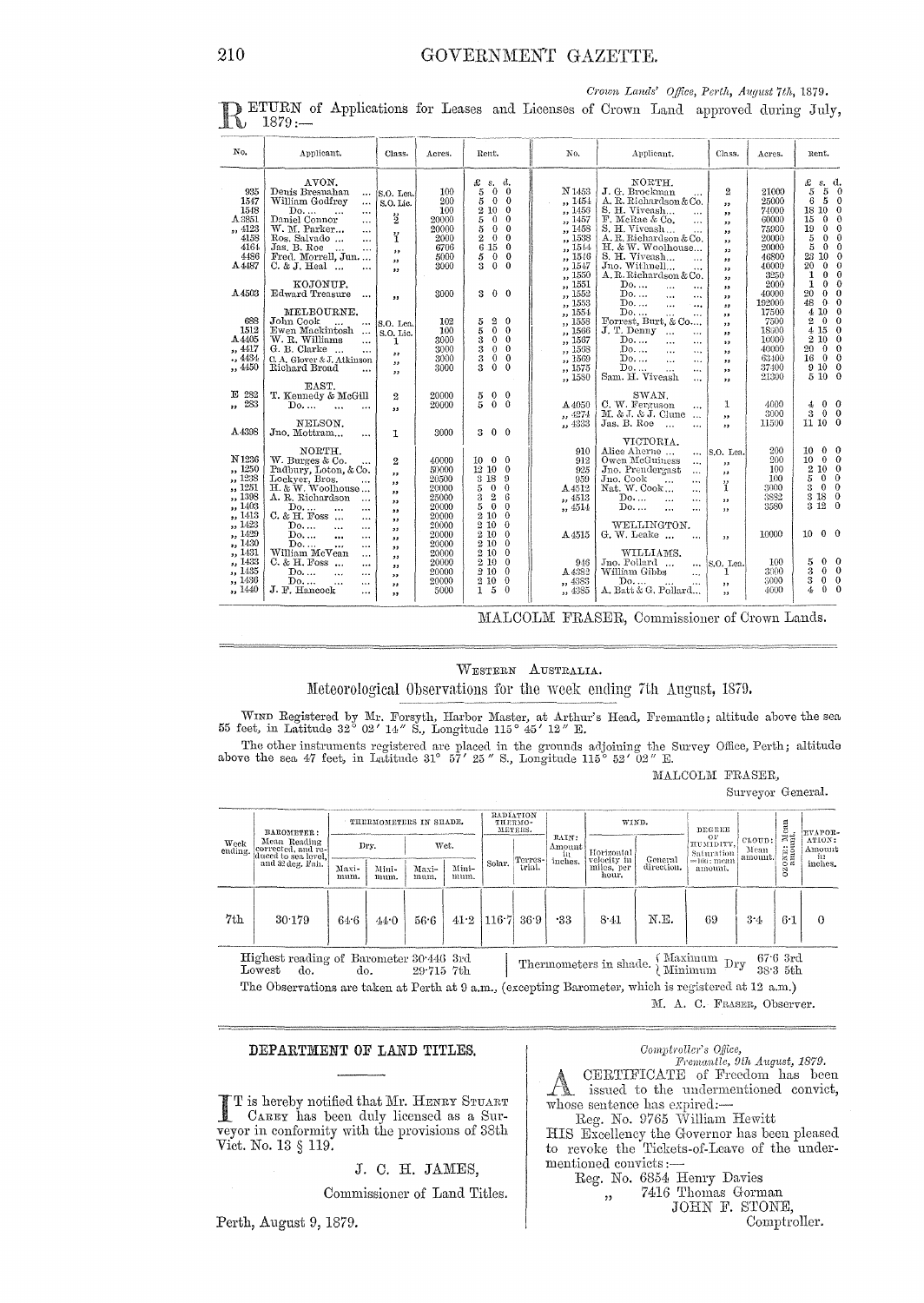#### Crown Lands' Office, Perth, 7th August, 1879.

DETURN of Applications to Purchase<br>
Reflexive Country Lands approved during July,  $1879:$ 

| No.                                            | Applicants.                                                                                           | Acres.                      | PURCHASE<br>MONEY.         |                       |                       |
|------------------------------------------------|-------------------------------------------------------------------------------------------------------|-----------------------------|----------------------------|-----------------------|-----------------------|
| 1046<br>1048<br>1049<br>$1050^{\circ}$<br>1053 | Avon.<br>William White*<br>Jas. Whitington<br>E. T. H. B. Lennard<br>William Edwards<br>Jas. Butterly | 150<br>40<br>64<br>40<br>50 | 24<br>20<br>32<br>20<br>25 | 0<br>0<br>0<br>0<br>0 | 0<br>0<br>0<br>0<br>0 |
| 99<br>102                                      | CANNING.<br>Thomas Saw<br>J.D. Manning                                                                | 70<br>200                   | 35<br>100                  | 0<br>0                | 0<br>0                |
| 1481<br>149 <br>151  <br>152                   | KOJONUP.<br>H. H. Brown, jun.<br>E. Quartermaine, jun.<br>Edward Treasure<br>Do.                      | 40<br>40<br>57<br>79        | 20<br>20<br>28.<br>39      | 0<br>0<br>10<br>10    | 0<br>0<br>0<br>0      |
| 565<br>567                                     | MELBOURNE.<br>Ros. Salvado<br>Donald Macpherson                                                       | 40<br>40                    | 20<br>20                   | 0<br>0                | 0<br>0                |
| 835                                            | Swan.<br>Jno. Franks +                                                                                | 22                          | 11                         | 0                     | O                     |
| 143                                            | WILLIAMS.<br>E. Quartermaine, jun.                                                                    | 40                          | 20                         | 0                     | Ω                     |

\* Regulation 46.  $\dagger$  Regulation 45.

#### MALCOLM FRASER.

Commissioner of Crown Lands.

## Land and Survey Office,

Perth, 14th July, 1879.

TOW for sale at this Office, price two<br>shillings and the Office, price two we shillings and sixpence each, Photo-<br>lithographed Plans of the undermentioned Townships:-

> Augusta, Albany, Bunbury, Busselton, Cossack, Gingin, Guildford, Newcastle, Northam, Northampton, Toodyay.

> Perth and Fremantle, at five shillings each.

Also Photo-lithographed Plans of the following districts, price five shillings each :-

> Wellington, Sussex, including Bunbury and Vasse Districts, showing pastoral runs, occupied land, &c.

> > Topographical Sheets.

- No. I.-Embracing the Swan and Avon Valleys, &c., with Fremantle, Perth, Guildford, York, Northam, and Newcastle.
- No. II.—Embracing the Harvey, Arthur, Blackwood, and Gordon Rivers, including Bunbury, Busselton, &c.

MALCOLM FRASER,

Surveyor General.

## Sale of Rottnest Produce.

# LIONEL SAMSON & SON

(GOVERNMENT AUCTIONEERS),

HAVE been instructed by the Local Government, to hold a sale of Rottnest Produce at the "A" Store, Fremantle, on Thursday, 14th August, at 12 o'clock, when will be offered, in lots to suit purchasers,

500 Bags Salt in the "A" Store.

500 do. do., to be delivered at Rottnest. 26 do. Rye.

Terms at time of Sale.

Fremantle, 24th July, 1879.

DY VIRTUE of the provisions of "The Municipal Institutions Act 1876" notice is hereby given to all parties interested therein that the sum of £1 16s. has now been due and unpaid for the term of eighteen months in respect of rates made and assessed by the Council and Burgesses of the City of Perth<br>upon Perth Lot Y 120 within the said Municipality and payment of the said sum is now required and the owner of the said property and all other persons interested therein are hereby warned that in default of payment of the said sum of £1 16s. together with all expenses caused by the non-payment of the same on or before the thirtieth day of September 1879 to Mr. Nathaniel Howell Nos. 1 and 2 Town Hall Chambers Perth Solicitor to the Perth City Council a petition will be presented by the said Council to the Supreme Court praying the said Court to order the said property or a competent part thereof to be sold pursuant to the provisions of the said Act.

Dated this twenty-fourth day of July A.D. 1879.

#### S. H. PARKER, Chairman Perth City Council.

DY VIRTUE of the provisions of "The Municipal Institutions Act 1876" notice is hereby given to all parties interested therein that the sum of £3 15s. has now been due and unpaid for the term of eighteen months in respect of rates made and assessed by the Council and Burgesses of the City of Perth upon Perth Lot Y 108 within the said Municipality and payment of the said sum is now required and the owner of the said property and all other persons interested therein are hereby warned that in default of payment of the said sum of £3 15s. together with all<br>expenses caused by the non-payment of the same on or before the thirtieth day of September 1879 to Mr. Nathaniel Howell Nos. 1 and 2 Town Hall Chambers Perth Solicitor to the Perth City Council a petition will be presented by the said Council to the Supreme Court praying the said Court to order the said property or a competent part thereof to be sold pursuant to the provisions of the said Act.

Dated this twenty-fourth day of July A.D. 1879.

S. H. PARKER, Chairman Perth City Council.

DY VIRTUE of the provisions of "The Municipal Institutions Act 1876" notice is hereby given to all parties interested therein